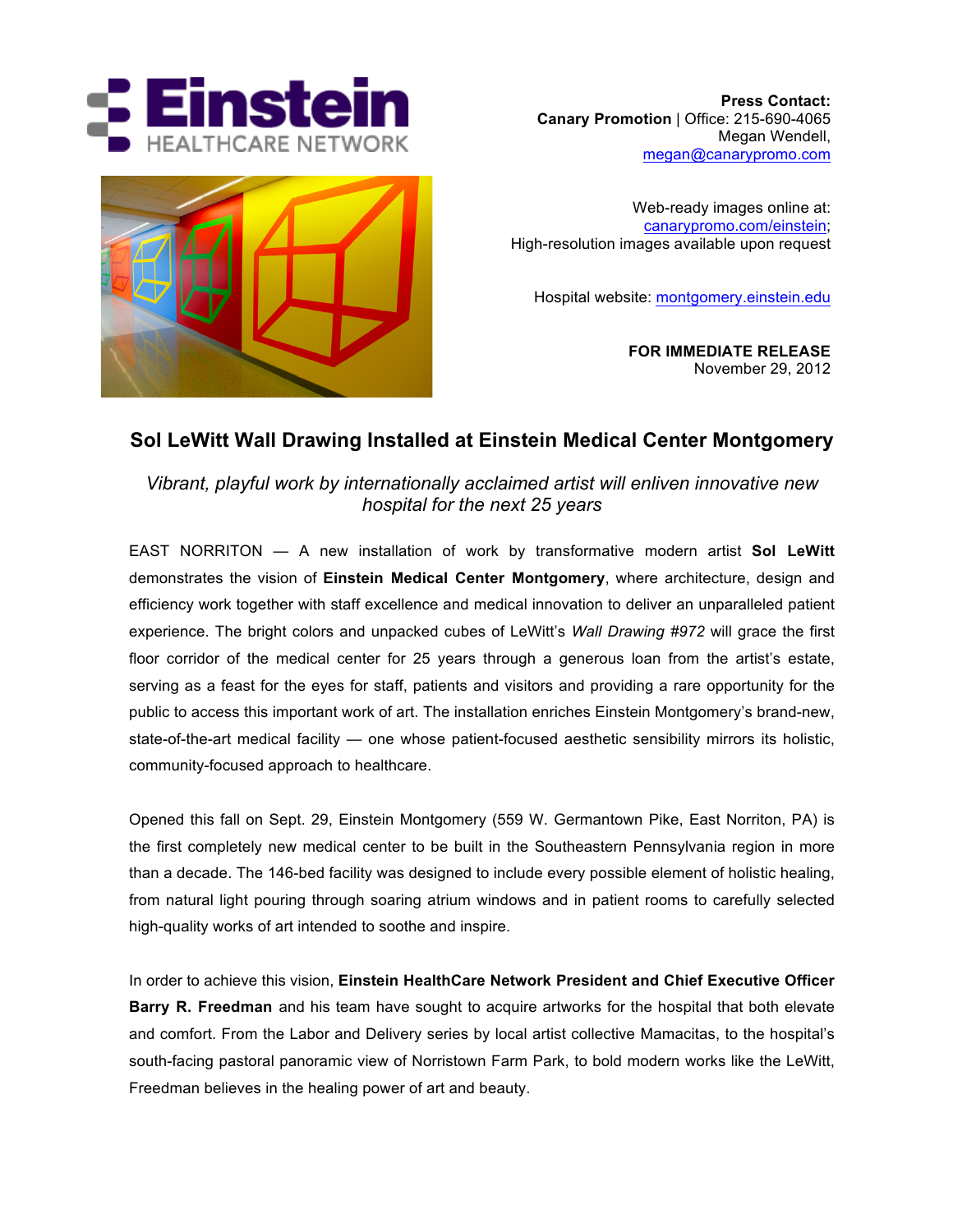"Hosting a piece of art by the father of Conceptual art is consistent with how we're working to transform healthcare in the region," says Freedman. "It also represents our outreach to the community — this is a famous work that is now accessible to anyone."

With a longstanding wish to bring a LeWitt to Einstein Montgomery, Freedman turned to **Alberto Esquenazi, M.D.**, President of the American Association of Physical Medicine & Rehabilitation and Chief Medical Officer of world-renowned rehabilitation facility **MossRehab**, part of the Einstein Healthcare Network. Esquenazi and his wife, Rosa, both art enthusiasts, introduced Freedman to a former patient and well-known modern art collector who connected him with the LeWitt estate. Inspired by Freedman's vision, the estate arranged for a long-term loan and performed a site evaluation at Einstein Montgomery, selecting the 9'4"-by-154-foot *Wall Drawing #972* — previously displayed only at the Irish Museum of Modern Art in Dublin — for the first-floor corridor based on dimensions and light specifications.

Much like an architect's blueprints or a composer's score, LeWitt's wall drawings begin as sets of instructions meant to be deciphered and interpreted. The installation of the work, executed by a crew of on-site artists tasked with following LeWitt's sometimes-vague instructions, is considered a part of the artwork itself. The first of LeWitt's wall drawings was installed at the Paula Cooper Gallery in New York in 1969; since then, more than 1,500 drawings have been executed. "Since art is a vehicle for the transmission of ideas through form, the reproduction of the form only reinforces the concept," LeWitt once said of interpretive pieces like the wall drawings. "It is the idea that is being reproduced, [so] anyone who understands the work of art owns it."

For *Wall Drawing #972*, an installation crew of four local artists and two artist representatives from the LeWitt estate spent 27 days painstakingly transferring the artist's vision onto the main corridor using painter's tape, pencils and acrylic paint. The crew was led by Kutztown University graduate and Bethlehem, PA, resident **Andy Colbert** along with artist **Takeshi Arita**.

"Each project brings a new architectural or drafting challenge," says Colbert, who has installed LeWitt wall drawings around the world. "It's more like a collaboration with the artist than just working on it."

Crew member and Philadelphia artist Shane Leddy is enthusiastic about the responses the artists are receiving from hospital staff traversing the hallway: "It's been interesting to see how the dialogue with the people who see this every day changes as the work takes shape. The questions change. I can see them going home with this art really affecting them, going home with this on their brain."